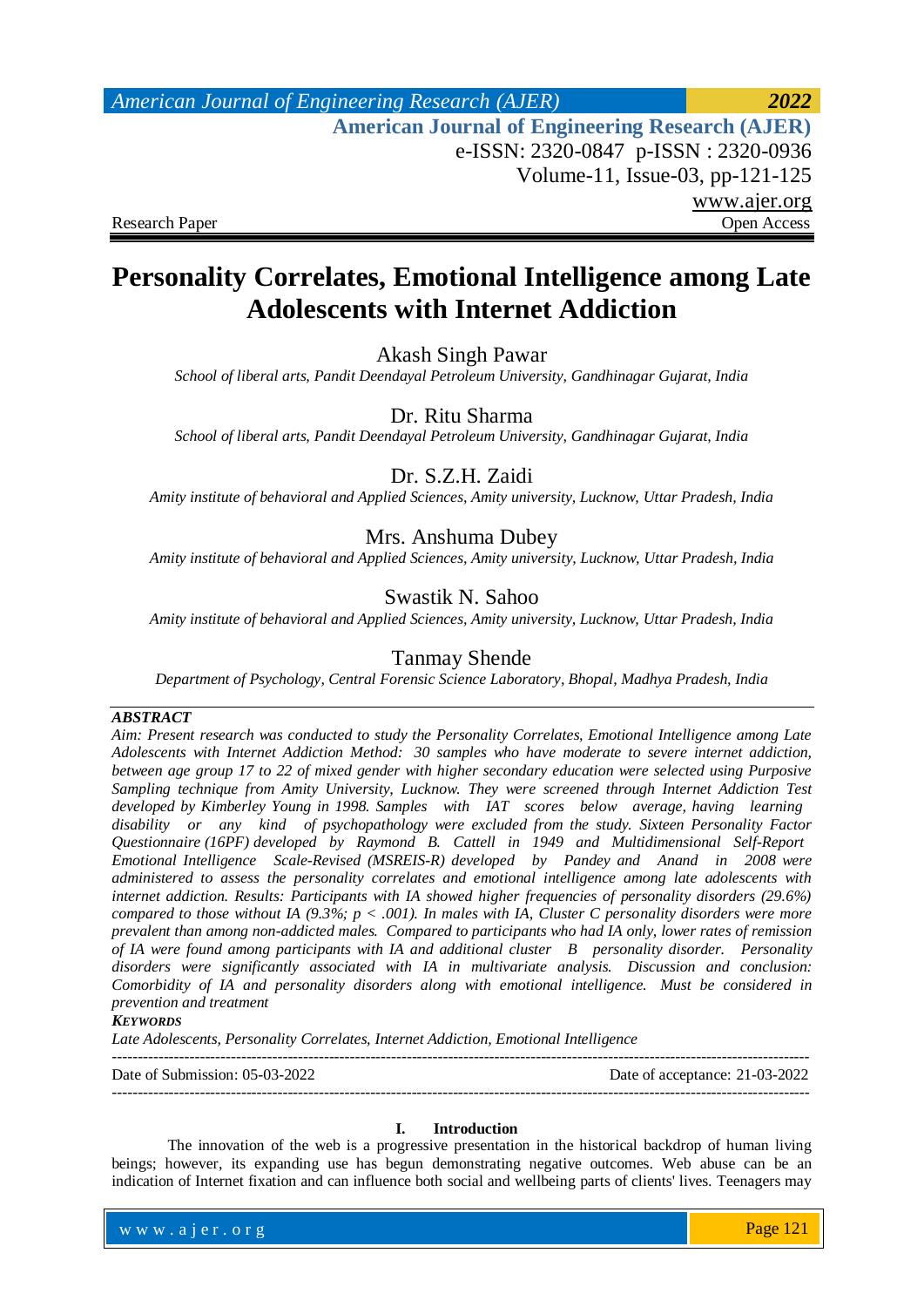create hazardous practices, substantial side effects, consideration shortfalls and animosity. The effect may make clients lose enthusiasm for the genuine world; their whole feeling may stay confined to the Internet. The loss of control, genuine obstruction in regular day to day existence (at school or at work) and a consistent reliance are pretty much of the indications to depict individuals with Internet fixation. Personality Correlates, for example, a material impression of void, getting exhausted effectively, insecure mental self-view increment the inclination for Internet dependence as these individuals may utilize the Internet all the more as often as possible for a few purposes like gaming, surfing, correspondence, erotica, digital harassing, hacking. Studies have discovered that subject web clients rank high as far as the sentiment of depression, full of feeling issues, low confidence, impulsivity, and low Emotional Intelligence. In Current situations the predominance of internet compulsion in youth could be a genuine emergency as commensurate with medication habit in individual life, family connections, social conduct and scholastic status. Studies demonstrate that there is a positive connection between enthusiastic insight and social aptitudes. Passionate knowledge incorporates understanding, thinking and taking care of our feelings (Jalaleddin Hamissi, 2013).

Web is becoming a marvel that is expanding quickly and more individuals are among the web clients every day. Web is all over the place, at home, school, college, and so on. The quantity of web clients is shockingly expanding, and it has been accounted for that this figure was 665 million individuals round the world until December 2002. As indicated by the exploration, the most elevated number of web clients is the adolescent. In this manner, a risk can be felt regardless of these insights for all web clients don't watch every one of the norms in utilizing the web (Jamili, 2005). This may expedite hopeless harms to our national capital i.e., young people. Accordingly, doing research in such a manner and making individuals mindful of these threats can subside the People with bring down confidence may discover asylum on the internet since it enables them more control to oversee self-introduction and fulfills their need to have a place. Armstrong et al. discovered that low confidence was a decent indicator of internet enslavement. Notwithstanding, others have hypothesized that low confidence might be an outcome of internet enslavement (e.g., because of social segregation) Although there might be simply the method of reasoning that regard and internet habit is repetitive, it might be that internet fixation exasperates officially brought down confidence, as it has been considered an essential concentration in the aversion of internet dependence.

### **Research Objectives**

1 To contemplate Personality Correlates among Late Adolescents with Internet Addiction.

- 2 To think about Emotional Intelligence among Late Adolescents with Internet Addiction.
- 3 To think about the Relation between Personality Correlates and Emotional Intelligence among Late Adolescents with Internet Addiction.

### **Research Hypothesis**

There will be No Significant –

1 Relationship between Personality Correlates and Internet Addiction in Adolescents.

2 Relationship between Emotional Intelligence and Internet Addiction in Adolescents.

3 Relationship between Personality Correlates and Emotional Intelligence in Adolescents with Internet Addiction.

### **II. Methodology**

The samples were taken from the mechanical engineering department of the Amity engineering Institute and Psychology department of Amity institute of behavioral and allied sciences Lucknow, Uttar Pradesh India. The Internet Addiction test was regulated to Individuals who were between the age range of 17 to 22 with at least higher secondary education, who can follow instructions and use the Internet through cell phones, PCs, and so on. People with moderate to extreme levels were screened on Dr. Kimberly Young's Internet Addiction Test (1998). Samples with IAT scores below average, having learning disability or any kind of psychopathology were excluded from the study. 30 samples (5 males, 25 females) were chosen out of 60 and the fundamental examination instruments i.e., Pandey and Anand's Multidimensional Self Report of Emotional Intelligence scale (MSREIS 2008) and Raymond Cattell's 16 PF (1993) were directed. Bivariate analysis and Pearson's r Correlation was utilized to assess the relation between the factors of 16 PF, scores on IAT and facts of MSREIS – R. SPSS - IBM statistical analysis tools were applied to obtain the Results.

### **III. Results**

 Socio- demographic details of participants screened through internet addiction Test. All the participants (100%), are unmarried, using the internet mostly at nighttime, getting pleasure from internet Usage and getting irritated when internet is not available. 5 were male and 25 were female, 6 were of age group 18-19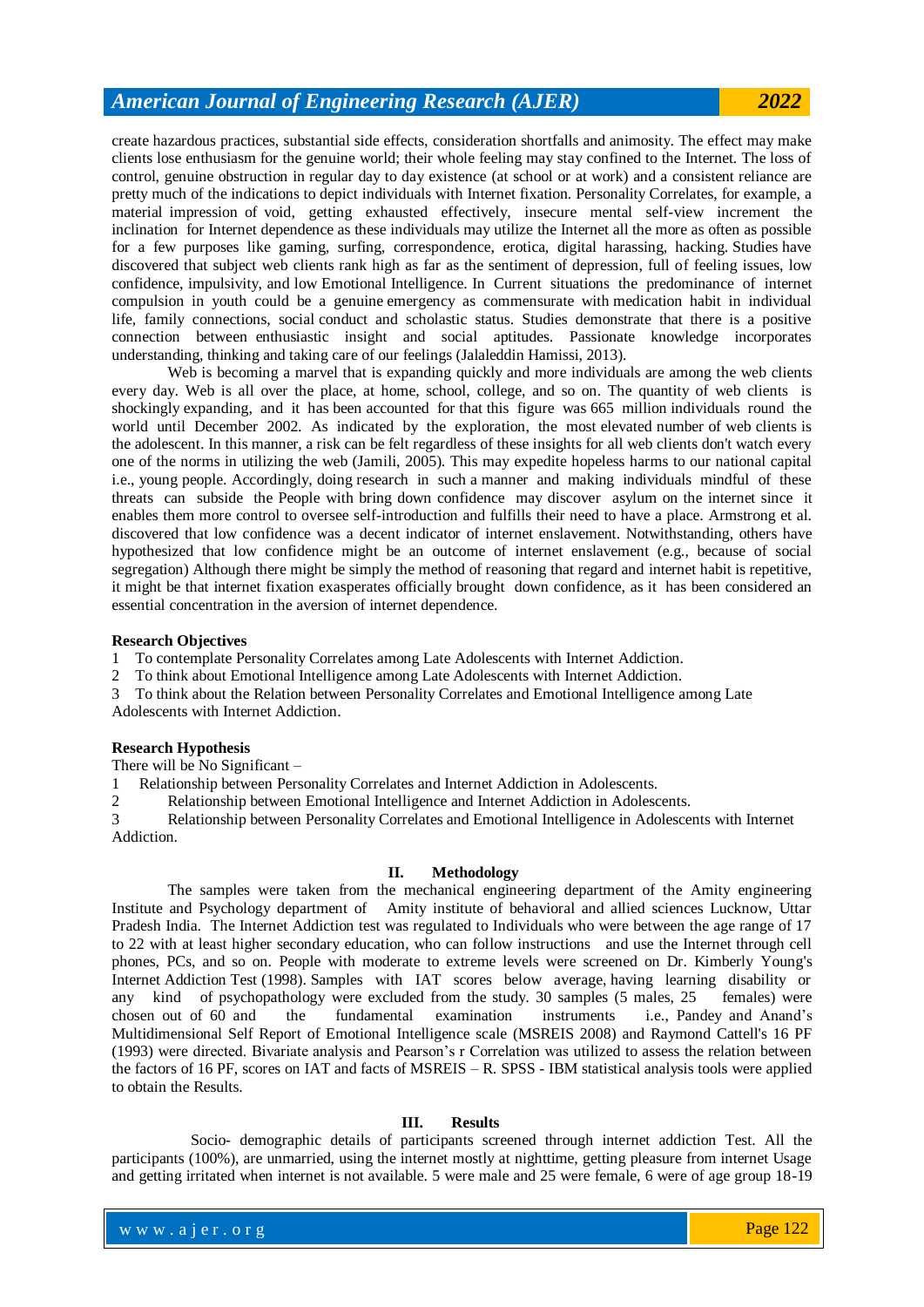years, 11 each were from age group  $19-20$  and  $20 - 21$  years and 2 were from age group  $21-22$  years. 22 participants had fathers working as servicemen in government and private sectors and only 8 participants' fathers were businessmen. 20 participants had mothers working as Homemaker and 5 participants had mothers either working in private or government service or were businesswomen. 26 participants confirmed total parental income up to 2 lacs per month and 4 participants had total parental income up to 10 lacs per month. Starting age for internet usage was below 10 years for 3 participants, below 15 years for 14 participants and below 20 years for 13 participants. 23 participants were pursuing Bachelor of Arts (1st year) and 7 male participants were pursuing Bachelor of Technology (4<sup>th</sup> year). 10 participants used the internet for surfing, 2 participants used the internet for gaming and 18 participants used the internet for communication. Only 3 had medical history. All the participants had confessed for the need of the internet mostly at nighttime and confirmed that the internet gave them pleasure and last but not the least, all the thirty participants got irritated when the internet was not available.

|                                       | Emotional IntelligenceFact 1<br><b>Total Scores</b> | Capacity to ExpressCapacity to UtilizeCapacity to OverseeCapacity to oversee | Fact 2                   | Fact 3                  | Fact 4                    |
|---------------------------------------|-----------------------------------------------------|------------------------------------------------------------------------------|--------------------------|-------------------------|---------------------------|
| 16 Personality Factor                 |                                                     | and<br>Emotions                                                              | <b>Evaluate</b> Emotions | <b>Emotions in Self</b> | <b>Emotions in Others</b> |
| Factor A - Warmth                     | 0.000                                               | 0.0253                                                                       | 0.0134                   | 0.175                   | 0.045                     |
| Factor B - Reasoning                  | 0.000                                               | $-0.065$                                                                     | 0.0208                   | $-0.189$                | 0.184                     |
| Factor C - Emotional Stability -0.060 |                                                     | $-0.096$                                                                     | $-0.243$                 | 0.026                   | 0.240                     |
| Factor E - Dominance                  | $-0.030$                                            | $-0.127$                                                                     | $-0.264$                 | $-0.017$                | 0.343                     |
| Factor F - Liveliness                 | $-0.363*$                                           | $-0.421*$                                                                    | $-0.349$                 | 0.326                   | 0.024                     |
| Factor G - Rule Consciousness0.228    |                                                     | 0.106                                                                        | $-0.03$                  | 0.104                   | 0.174                     |
| Factor H - Social Boldness            | $-0.024$                                            | $-0.221$                                                                     | $-0.062$                 | $-0.093$                | 0.360                     |
| Factor I - Sensitivity                | $-0.079$                                            | $-0.124$                                                                     | $-0.016$                 | $-0.072$                | 0.106                     |
| Factor L - Vigilance                  | 0.293                                               | 0.2867                                                                       | $-0.054$                 | 0.213                   | $-0.042$                  |
| Factor M - Abstractedness             | $-0.214$                                            | $-0.057$                                                                     | $-0.355$                 | 0.285                   | $-0.181$                  |
| Factor N - Privateness                | 0.066                                               | 0.0142                                                                       | 0.262                    | $-0.070$                | $-0.121$                  |
| Factor O - Apprehension               | 0.073                                               | 0.156                                                                        | $-0.021$                 | 0.142                   | $-0.219$                  |
| Factor Q1 - Openness<br>to Change     | 0.275                                               | 0.115                                                                        | $-0.024$                 | 0.318                   | 0.039                     |
| Factor Q2 -<br>Self-Reliance          | $-0.154$                                            | $-0.172$                                                                     | $-0.251$                 | $-0.130$                | 0.214                     |
| Factor O3 - Perfectionism             | $-0.014$                                            | $-0.028$                                                                     | $-0.295$                 | 0.126                   | 0.1408                    |
| Factor O4 - Tension                   | 0.160                                               | $-0.007$                                                                     | 0.154                    | 0.129                   | 0.020                     |

#### **TABLE 1 Showing the relationship between Personality Correlates and Emotional Intelligence Levels**

\*. 0.05 level of significance

\*\*. 0.01 level of significance

| Showing the Relationship between Personality Correlates and Internet Addiction Scores |                                       |  |  |  |  |  |  |
|---------------------------------------------------------------------------------------|---------------------------------------|--|--|--|--|--|--|
| 16 Personality Factor                                                                 | <b>Internet Addiction Test Scores</b> |  |  |  |  |  |  |
| Factor A - Warmth                                                                     | 0.117                                 |  |  |  |  |  |  |
| Factor B - Reasoning                                                                  | $-0.025$                              |  |  |  |  |  |  |
| Factor C - Emotional Stability                                                        | 0.068                                 |  |  |  |  |  |  |
| Factor E - Dominance                                                                  | $-0.021$                              |  |  |  |  |  |  |
| Factor F - Liveliness                                                                 | $-0.212$                              |  |  |  |  |  |  |
| Factor G - Rule Consciousness                                                         | 0.064                                 |  |  |  |  |  |  |
| Factor H - Social Boldness                                                            | $-0.376*$                             |  |  |  |  |  |  |
| Factor I - Sensitivity                                                                | 0.225                                 |  |  |  |  |  |  |
| Factor L - Vigilance                                                                  | $-0.252$                              |  |  |  |  |  |  |

# **TABLE 2**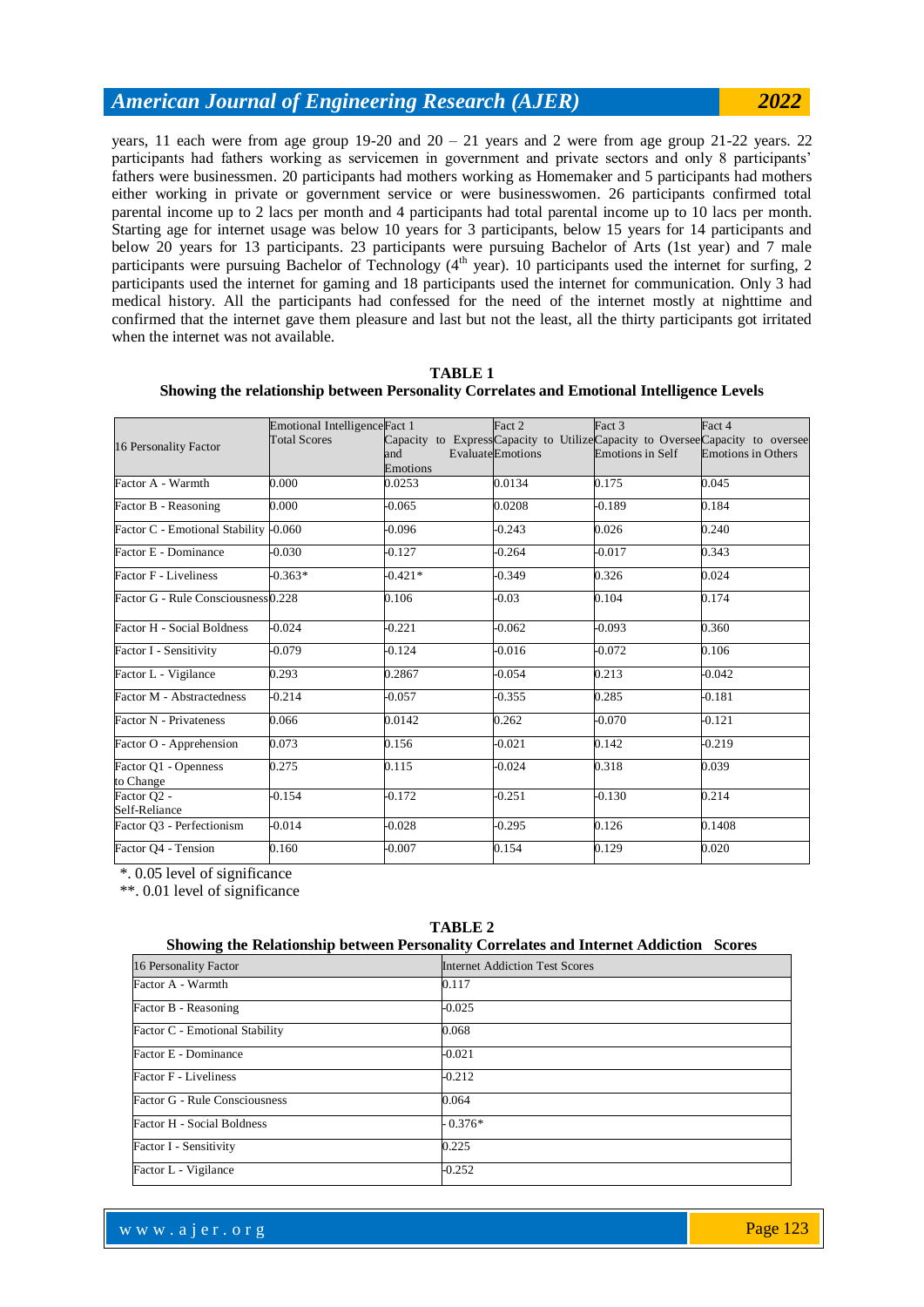| Factor M - Abstractedness      | $-0.199$ |
|--------------------------------|----------|
| Factor N - Privateness         | 0.000    |
| Factor O - Apprehension        | $-0.088$ |
| Factor Q1 - Openness to Change | $-0.058$ |
| Factor Q2 - Self Reliance      | 0.091    |
| Factor Q3 - Perfectionism      | $0.412*$ |
| Factor Q4 - Tension            | $-0.289$ |

\*. 0.05 level of significance

\*\*.0.01 level of significance

**TABLE 3 Showing Relationship between Internet Addiction Scores and Emotional Intelligence Levels**

| Column1   |                                | Column2                                        | Column3          |    | Column4                                                       |  | Column5                   |    |         |
|-----------|--------------------------------|------------------------------------------------|------------------|----|---------------------------------------------------------------|--|---------------------------|----|---------|
| Emotional | Intelligence                   | TotalFact 1                                    | Fact 2           |    | Fact 3                                                        |  | Fact 4                    |    |         |
| Scores    |                                | Capacity to ExpressCapacity<br>and<br>Emotions | EvaluateEmotions | to | UtilizeCapacity to OverseeCapacity<br><b>Emotions in Self</b> |  | <b>Emotions in Others</b> | to | oversee |
| 0.002     | Internet Addiction Test Scores | 0.077                                          | $-0.132$         |    | $-0.2138$                                                     |  | 0.146                     |    |         |

\*. 0.05 level of significance

\*\*. 0.01 level of significance

### **IV. Discussion**

Personality factors such as lack of perseverance (Mottram & Fleming, 2009), psychoticism (Tosun & Lajunen, 2009), and neuroticism, sensation seeking (Shi, Chen, and Tian, 2011), and aggressiveness (Mehroof & Griffiths, 2010) have been found to be associated with Internet addiction. High harm avoidance, novelty seeking, reward dependence, low self-directedness, and low cooperativeness were reported in South Korean studies by (Ha et al., 2007). Emotional intelligence becomes a significant predictor of personality traits like Extraversion, Openness, Agreeableness and Neuroticism (Athota, Connor and Jackson, 2009).

In the current findings, factor H and factor Q3 are strongly correlated with Internet Addiction Test scores. Individuals scoring low on factor H tend to be introverts. They usually have inferiority complexes and tend to have speech impediments in expressing themselves. They dislike groups. Individuals scoring low on factor Q3 tend to be reckless. Also, factor F is strongly correlated with Emotional Intelligence Test scores. Individuals scoring high on factor F tend to indulge in risk taking behaviors. Moreover, adolescents with dysfunctional and dysregulated Internet usage seem to be characterized by low conscientiousness (Kuss et al. 2013, 2014; van der Aa et al. 2009), low resourcefulness (Kuss et al.2014), high emotion instability and social introversion (Kuss et al. 2013, 2014; van der Aa et al. 2009; Xiuqin et al. 2010). In this context, Munno et al. (2015) have suggested that a problematic involvement in online activities is associated with emotional instability, impulsivity and aggressiveness which facilitate the expression of dysregulated, unintegrated, and even violent reactions to stressful situations.

### **V. Conclusion**

60 individuals who are willing to give consent were selected from reputed university of India, AIBAS. Internet Addiction test was administered to all the samples who were between the age group of 17 to 21 years of age with minimum 12<sup>th</sup> standard education. Individuals with moderate to severe levels of Internet Addiction and below average levels of emotional intelligence were screened out. 30 samples were selected and the main study tools i.e., Cattell's 16 PF and Multidimensional Self Report of Emotional Intelligence scale were administered.

Summarization of the results are as follows, firstly for Extraversion Trait: Out of 30 samples, 2 of them are in the severe range, 21 of them are in the moderate range and 7 of them are in the mild range. 70% of all the samples are showing moderate levels of Extraversion trait. Secondly, for Anxiety Trait: Out of 30 samples, 7 of them are in the severe range, 16 of them are in the moderate range and 7 of them are in the mild range. 53.3% of the total samples are showing moderate levels of Anxiety trait. Thirdly, for Tough Poise: Out of 30 samples, 12 of them are in the severe range, 15 of them are in the moderate range, 3 of them are in the mild range that is 50% of the samples are in the moderate range, 40% are in the severe range and 10% are in the mild range. Lastly, for Independence: Out of 30 samples 1 is in the severe range, 26 of them are in the moderate range and 3 of them are in the mild range that is 86.7% are showing Moderate trait of Independence. Out of these four factors, tough poise is significantly increased in the college population of late adolescents. The four factors